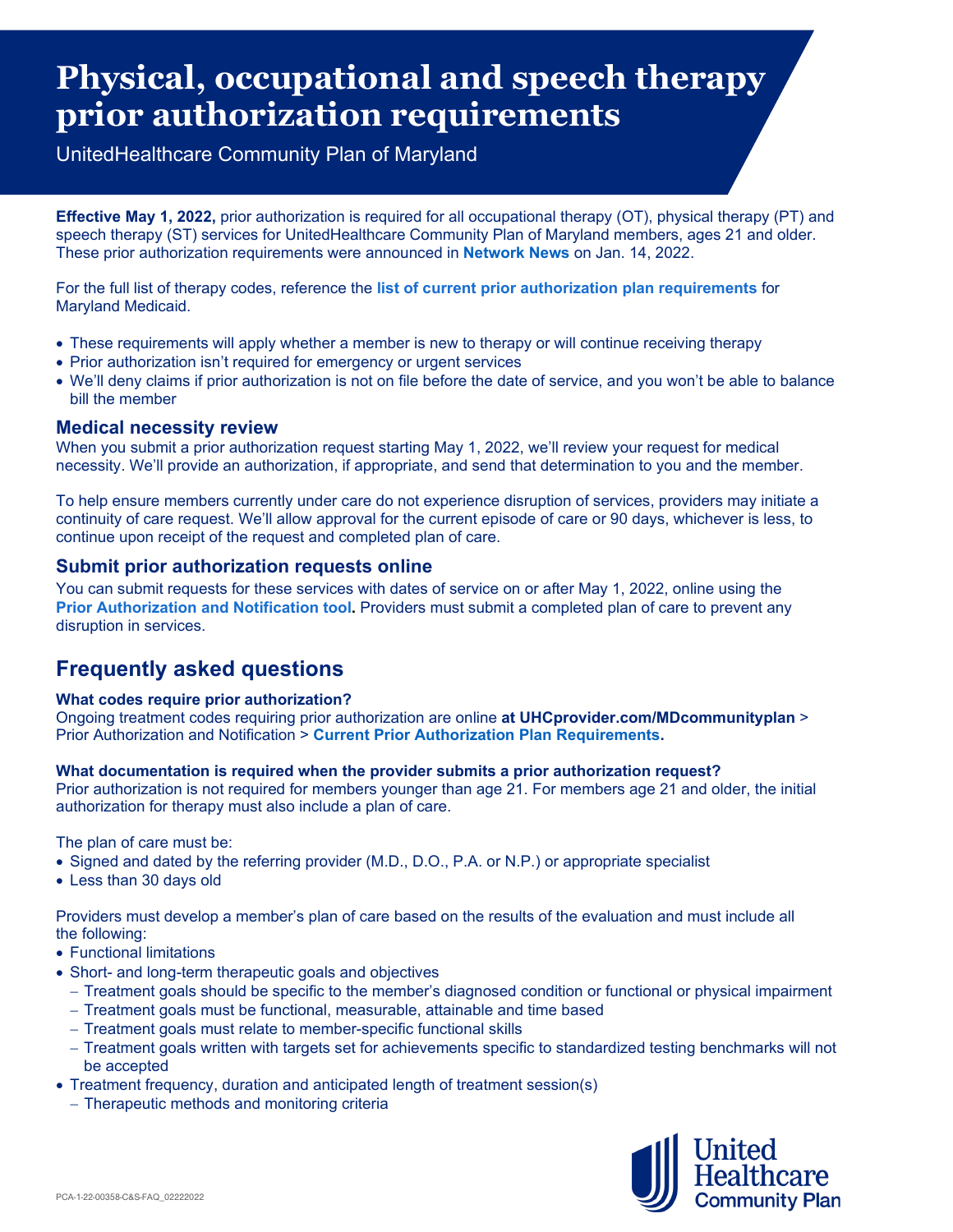#### **What happens if I submit my request with incomplete information?**

An incomplete request may be denied.

#### **What criteria does UnitedHealthcare use to review prior authorization requests?**

Our medical necessity reviews are consistent with the member's benefit plan and applicable state law for all speech, occupational and physical therapy services. The coverage determination guidelines we use to facilitate our medical necessity determinations for these therapy services are available at **UHCprovider.com** > Policies and Protocols > Community Plan Policies > **[Community Plan Medical & Drug Policies and Coverage](https://www.uhcprovider.com/en/policies-protocols/comm-plan-medicaid-policies/medicaid-community-state-policies.html)  [Determination Guidelines](https://www.uhcprovider.com/en/policies-protocols/comm-plan-medicaid-policies/medicaid-community-state-policies.html)** > Outpatient Physical and Occupational Therapy or Speech Language Pathology Services.

#### **Who will review my prior authorization request?**

Licensed medical professionals, including physical therapists, occupational therapists and speech-language pathologists, will review your prior authorization request using evidenced-based clinical criteria. A state-specific licensed physician will review all requests considered for medical necessity.

#### **Where can we find the medical necessity guidelines?**

The coverage determination guidelines are online at **UHCprovider.com** > Policies and Protocols > Community Plan Policies > **[Community Plan Medical & Drug Policies and Coverage Determination](https://www.uhcprovider.com/en/policies-protocols/comm-plan-medicaid-policies/medicaid-community-state-policies.html)  [Guidelines](https://www.uhcprovider.com/en/policies-protocols/comm-plan-medicaid-policies/medicaid-community-state-policies.html)** > Outpatient Physical and Occupational Therapy or Speech Language Pathology Services.

#### **How quickly will you process my request?**

We'll process a complete prior authorization request within 2 business days from receipt of necessary information, not to exceed 14 calendar days from receipt of request.

#### **How will you notify me of approvals?**

If we approve the request, we'll notify the treating therapist by fax.

#### **How will you notify me of denials?**

If we deny the request, we'll notify the treating therapist by phone. A letter will also be sent to the therapist and member.

#### **Will these prior authorization requirements apply for members who are already receiving therapy services?**

Yes. To help ensure members currently under care do not experience disruption of services, providers may initiate a continuity of care request.

We'll allow approval for the current episode of care or 90 days, whichever is less, to continue upon receipt of the request and completed plan of care. Providers must submit a completed plan of care to prevent any disruption in services.

#### **If my patient is currently receiving outpatient therapy services (OT, PT or ST), do I need to do a new evaluation or re-evaluation before requesting prior authorization?**

A new evaluation or re-evaluation is **not** required if the member's plan of care is current (completed within the past 6 months).

For members ages 21 and older without a current plan of care, submit the following documentation:

- Current evaluation report and plan of care
- Current progress report or the member's most recent daily treatment notes
- Signed physician referral obtained at the time of the evaluation

We'll review the prior authorization request for medical necessity and issue an authorization if appropriate.

#### **Will these requirements affect claims or a member's out-of-pocket costs?**

No. If prior authorization is not on file before performing a procedure, claims for that service will be denied and the member cannot be billed for the service.